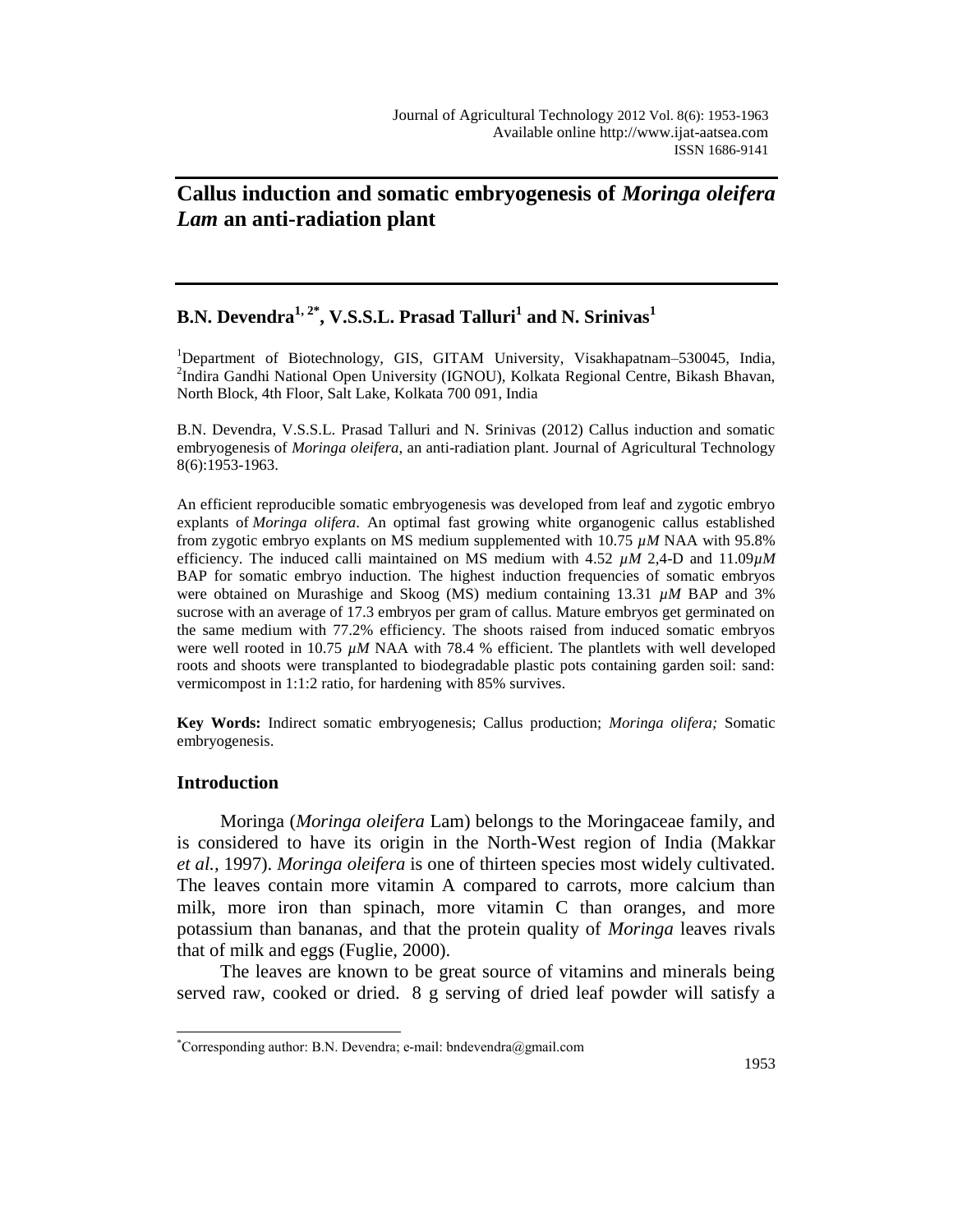child within ages 1-3 years with 14% of the protein, 40% of the calcium, 23% of the iron, and nearly all vitamin A that the child needs in a day (Fuglie*,* 1999).

The extracts of *Moringa* leaves shows antimicrobial and antifungal activity in addition to cancer preventive effect (Siddhuraju*,* 2003 and Devendra *et al.,* 2011). Some of the compounds isolated from *Moringa* preparations which are reported to have hypotensive, anticancer and antibacterial activity include 4-(4'-*O-*acetyl-a-L-rhamnopyranosyloxy), Benzyl isothiocyanate, 4-(a-L-rhamnopyranosyloxy) benzyl isothiocyanate, niazimicin, pterygospermin, benzyl isothiocyanate, and 4-(a-L-rhamnopyranosyloxy) benzyl glucosinolate (Bennett *et al.,* 2003).

According to ethanobotanical studies its roots are bitter, acrid, thermogenic, digestive, carminative, anthelmintic, constipating, anti inflammatory, emmenagogue, diuretic, ophthalmic, expectorant and stimulant. They are useful in dyspepsia, anorexia, verminosis, diarrhea, colic, flatulence, paralysis, inflammations, amenorrhea, dysmenorrheal fever, strangury, vesicle and renal calculi. It is used in cough, asthma, bronchitis, pectoral diseases, splenomegaly, epilepsy and cardiopathy (Nepolean *et al.,* 2009).

Due to these medicinal values, this plant have to be conserved and multiplied to reach commercial requirement for the preparation of drug against anti-radiation by the industries (Litz*,* 1988). The propagation of *Moringa* is also found to be less due to its low seed germination, viability and lack of vegetative propagation methods. The present investigation carried out to establish reproducible and extensive propagation of *Moringa oleifera* through somatic embryogenesis from zygotic explants. The results provided a practical means of mass clonal propagation in order to meet the requirement of pharmaceutical industries for the production of plant based medicines.

#### **Materials and methods**

### *Plant material*

Leaf and Zygotic embryos of *Moringa oleifera* explants were used as explants for callus induction and its plant regeneration. These were collected from in the month of October near Sagar nagar, Visakhapatnam, India.

#### *Medium composition and cultural conditions*

MS medium consisting of MS mineral salts and vitamins supplemented with 2,4 – D (2.26 - 20.35  $\mu$ *M*) and NAA(0.53 - 16.12  $\mu$ *M*) alone containing 3% sucrose. The pH was adjusted to  $5.8 \pm 0.02$  with 1N NaOH or 1N HCl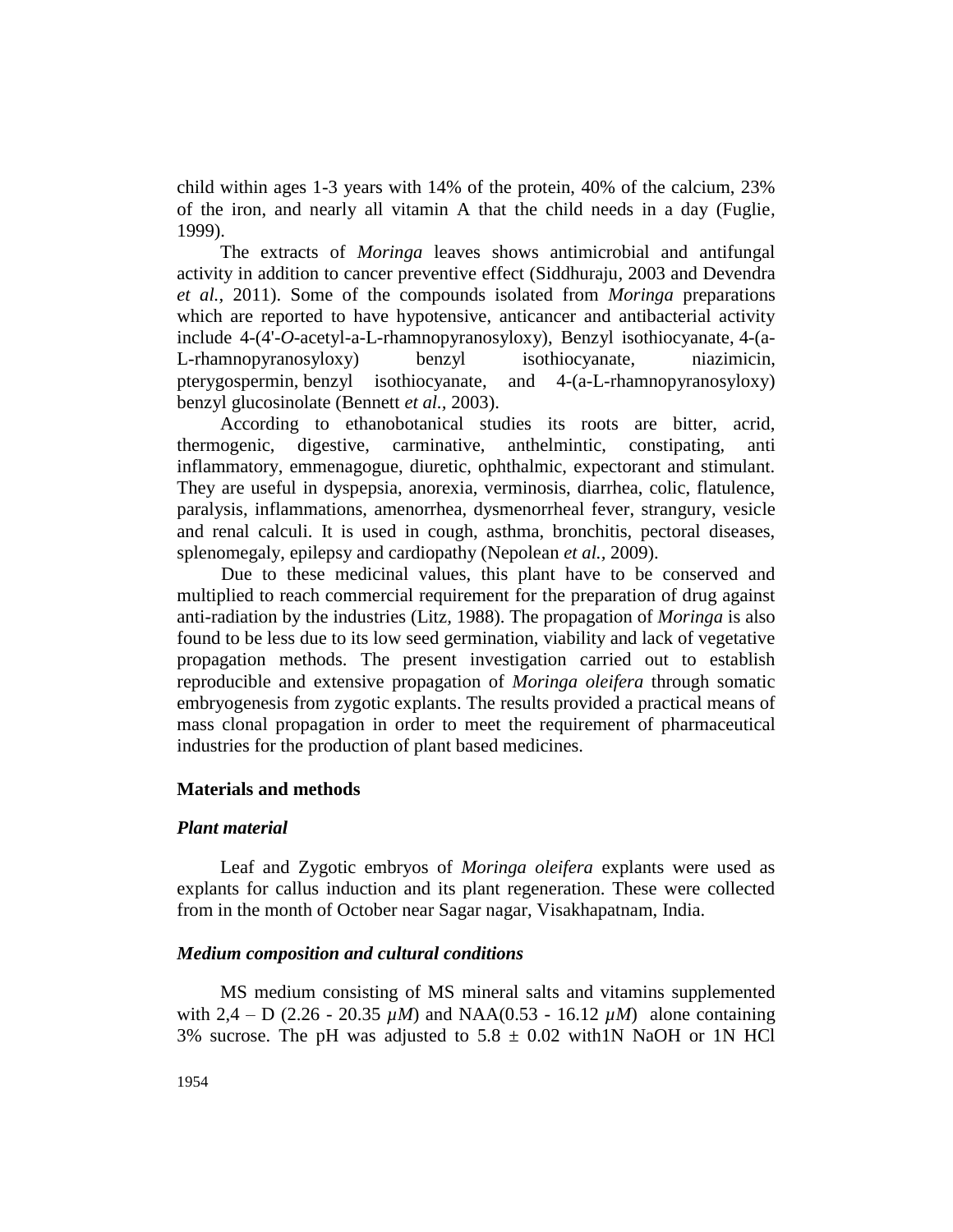before autoclaving at  $121^0C$  for 20 min. The growth regulators (2,4-D, NAA, BAP and Kn) were added to the culture media before autoclaving. Cultures were maintained in a growth chamber set at  $25 \pm 2$  °C, 70% relative humidity and a 16/8- h (light/dark) photoperiod with light supplied by cool-white fluorescent lamps at an intensity of 50-60 µmol  $m^2s^{-1}$ .

#### *Sterilization and inoculation of an explants*

The leaf and zygotic embryo explants were washed thoroughly with distilled water for 10 min and then washed with a 2% (*v/v*) Tween-20 solution for 10 min, followed by three rinses with double-distilled water. The explants were further surface sterilized using 70% ethanol for 60 sec, followed by 0.1% mercuric chloride for 5 min. The explants were surface dried on sterile filter paper and cultured on MS basal medium supplemented with different levels of plant growth regulators for callus induction and somatic embryogenesis after three rinses with sterile double distilled water.

## *Induction of embryogenic calluses*

The leaf and zygotic embryo explants were placed on MS medium supplemented with 2 to 21  $\mu$ M 2,4-D or 0.53 to 16.12  $\mu$ M NAA for the induction of embryogenic callus formation was examined. The data was recorded for the mean frequency of explants producing friable calli after two weeks of culture. Calli that formed on embryo explants were transferred to MS basal medium supplemented with 5.37 *µM* NAA and 9.29 *µM* kinetin for the induction of somatic embryos. Each treatment consists of 10 explants per dish with three replicates. The data was recorded for the mean frequency of calli explants producing somatic embryos after two weeks of culture.

#### *Somatic embryo development*

Somatic embryos were induced within 3 weeks on MS media supplemented with  $13.31 \mu M$  BAP and  $9.29 \mu M$  kinetin (Table 2). The greenishyellow, globular pro- embryoids were observed and these were sub-cultured on the same medium for maturation. Matured somatic embryos (heart- and torpedo shaped) were transferred to somatic embryo regeneration medium containing MS salts; 100 mg/l myo- inositol, 0.02-0.2 mg/l media thiamine, 30 g/l glucose together with 0.20-8.88 *µM* BAP were supplemented with alone and in combination. Maturation and germination of the somatic embryos were tested on the media with sub-culturing every 2 weeks. The number of globular, mature and germinated embryos formed on the surface of the callus explants were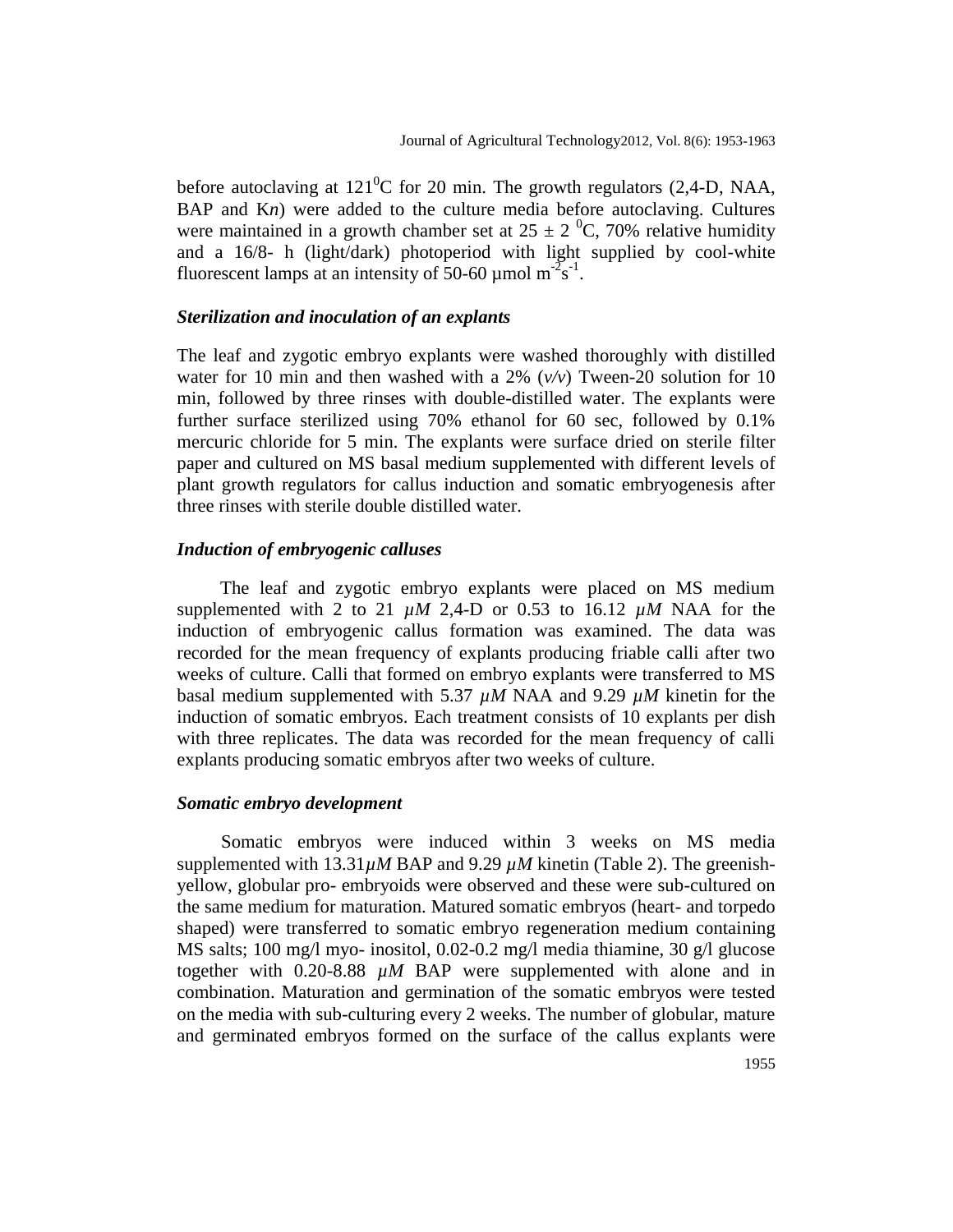counted and recorded at the end of each subculture. Frequencies were the means of three experiments using 30 explants in each treatment.

#### *Plant regeneration*

The plantlets developed from somatic embryos were cultured on MS basal medium supplemented with 5.37 *µM* NAA for elongation. These *in vitro* raised plantlets were subjected to acclimatization, transplanted to biodegradable plastic pots containing garden soil: sand: vermicompost in 1:1:2 ratio, for hardening.

### *Statistical analysis*

The data shown represent the mean  $\pm$  standard error of three independent experiments for somatic embryogenesis and its plant regeneration. ANOVA was performed on the results of each experiment, and the data were analyzed using DMRT ( $P<0.05$ ).

## **Results**

#### *Induction of callus*

A white friable callus was formed from cut ends of the leaf and embryo explants of *Moringa oleifera*, cultured on MS medium supplemented with 2,4 – D (2.26 - 20.35 *µM*) and NAA(0.53 - 16.12 *µM*) alone formed on the surfaces after three weeks of culture (Figure 1). Embryonic explants formed callus at a frequency of 95.0% on medium containing 10.75 *µM* NAA as the sole growth regulator (Figure 2). The frequency of callus formation increased from 0.53- 5.37 *uM* NAA. Leaf explants formed few calli at a frequency of 91.8% on medium containing 11.31 *µM* 2,4-D.

#### *Induction of somatic embryogenesis*

The callus formed from the embryo and leaf explants of *Moringa oleifera* were initially cultured on MS medium supplemented with 2.21—17.75 *µM* BAP or 2.32-13.93 *µM* kinetin alone or along with 0.53 – 16.12 *µM* NAA. An optimal response for somatic embryo induction from callus explants were obtained after 7 days on MS medium supplemented with 0.53 *µM* NAA and 18.58 *µM* kinetin. When smeared and viewed under microscope after 30 days, numerous small white, clumps of somatic embryos appeared on outer periphery of the friable calli within 4 weeks. The induced calli showed greenish- yellow,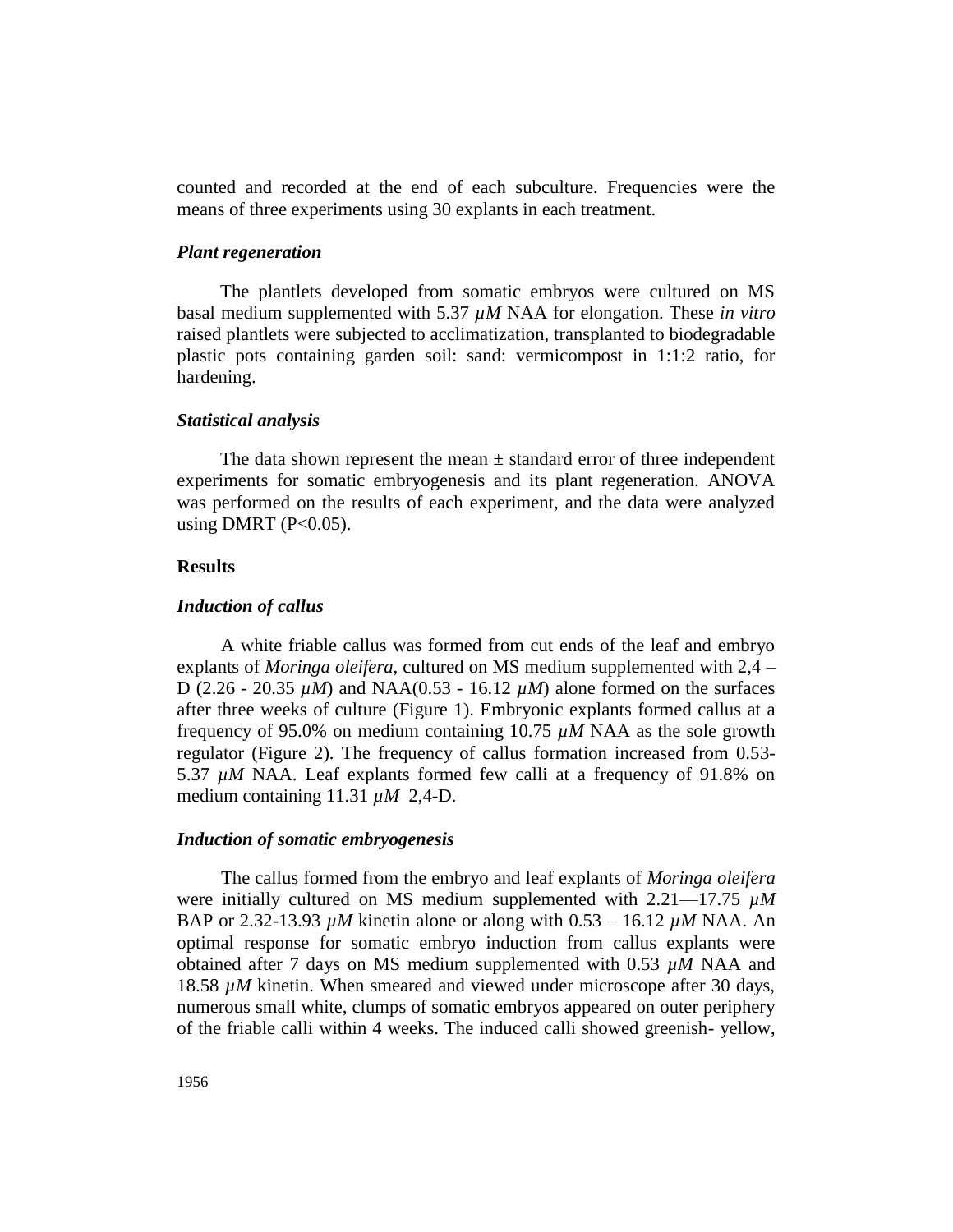globular pro- embryoids as well as small plantlets. Globular somatic embryos developed from calli were maintained on MS medium supplemented with 18.58 *µM* kinetin. The induced embryoids were cultured on same medium for further growth.

## *Maturation and germination of somatic embryos and plantlet regeneration*

The induced globular, heart and torpedo shaped somatic embryos were matured on MS medium supplemented with 13.31  $\mu$ M BAP at an average of 17.3 embryoids per explants after 4 weeks of inoculation (Figure 3). The induced single shoots from embryos were well rooted on MS medium supplemented with 7.38 *µM* IBA with an efficiency of 78% and regenerated into plantlets after 1 month (Table 3).

## *Acclimatization*

*In vitro* regenerated plantlets through somatic embryogenesis with well developed roots and shoots were transplanted to biodegradable plastic pots containing garden soil: sand: vermicompost in 1:1:2 ratio at  $23 \pm 2^{0}C$ temperature and 16 h photoperiod, with  $30 \mu$ mol m<sup>-2</sup> s<sup>-1</sup> at light intensity under sterile condition with a survival rate of 85% (Figure 4). The plantlets with well elongated roots and shoots were transferred to green house for hardening.

|  |                                                       |  |  | <b>Table 1.</b> Effect of Auxin (2, 4-D and NAA) on organogenic callus from leaf |  |  |
|--|-------------------------------------------------------|--|--|----------------------------------------------------------------------------------|--|--|
|  | and Zygotic embryo explants of <i>Moringaoleifera</i> |  |  |                                                                                  |  |  |

| Plant growth regulators $(\mu M)$ |            | % of explants exhibiting callus induction |                               |  |
|-----------------------------------|------------|-------------------------------------------|-------------------------------|--|
| $2,4-D$                           | <b>NAA</b> | Leaf                                      | Zygotic embryo                |  |
| $\overline{0}$                    | $\theta$   |                                           |                               |  |
| 2.26                              |            | $10.2 \pm 0.41$                           | $36.4 \pm 0.36$ <sup>J</sup>  |  |
| 4.52                              |            | $19.1 \pm 0.95$ <sup>i</sup>              | $69.6 \pm 1.06$ <sup>g</sup>  |  |
| 6.78                              |            | $29.4 \pm 0.73$ <sup>f</sup>              | $77.2 \pm 0.76$ <sup>e</sup>  |  |
| 9.04                              |            | $36.3 \pm 0.36$ <sup>e</sup>              | $86.5 \pm 0.43$ <sup>cd</sup> |  |
| 11.31                             |            | $48.3 \pm 0.57$ °                         | $91.8 + 0.92$ <sup>a</sup>    |  |
| 13.57                             |            | $59.2 \pm 0.32^{\mathrm{b}}$              | $82.1 \pm 0.70$ <sup>d</sup>  |  |
| 15.83                             |            | $68.7 \pm 0.20$ <sup>a</sup>              | $56.7 \pm 0.15$ <sup>h</sup>  |  |
| 18.09                             |            | $25.4 \pm 0.61$ <sup>g</sup>              | $42.3 \pm 0.29$ <sup>i</sup>  |  |
| 20.35                             |            | $17.0 \pm 0.89$ <sup>j</sup>              | $35.2 \pm 0.48$ <sup>j</sup>  |  |
|                                   | 0.53       | $15.9 \pm 0.23$ <sup>k</sup>              | $31.9 \pm 0.24$ <sup>k</sup>  |  |
|                                   | 2.68       | $28.4 \pm 0.18$ <sup>fg</sup>             | $54.3 \pm 0.76$ <sup>h</sup>  |  |
|                                   | 5.37       | $40.1 \pm 1.00$ <sup>d</sup>              | $74.9 \pm 0.21$ <sup>f</sup>  |  |
|                                   | 8.06       | $48.3 \pm 0.99$ °                         | $89.9 \pm 0.35$ °             |  |
|                                   | 10.75      | $22.0 \pm 1.10^{\text{ h}}$               | $95.0 \pm 0.16^{\text{ b}}$   |  |
|                                   | 16.12      | $19.1 \pm 0.95$ <sup>i</sup>              | $72.6 \pm 0.99$ <sup>f</sup>  |  |

Data were recorded after 3 wk of culture.

*n.d* not determined. Values represent means  $\pm$  SE from 5 replicates.

Means followed by different *letters* within *columns* are significantly different by Duncan's multiple range test (*P*<0.05).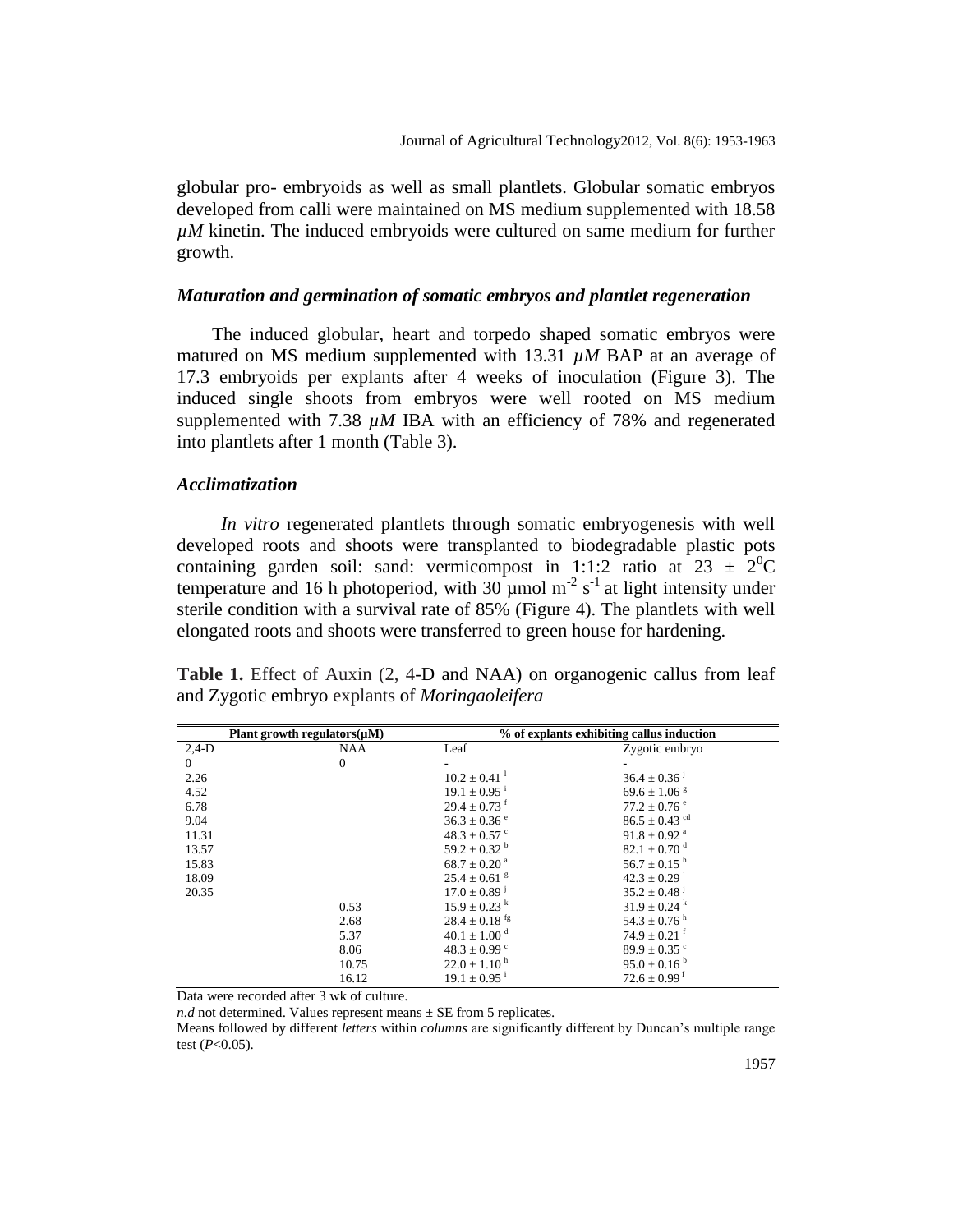| Cytokinin $(\mu M)$ |              | % of explants showing                           | Mean number of somatic        |
|---------------------|--------------|-------------------------------------------------|-------------------------------|
| <b>BAP</b>          | Kn           | for<br>somatic<br>response<br>embryo production | embryos induced               |
| $\overline{0}$      | $\mathbf{0}$ |                                                 |                               |
| 2.21                |              | $28.1 \pm 0.15^{\text{ i}}$                     | $2.6 \pm 0.19$ <sup>h</sup>   |
| 4.43                |              | $50.7 \pm 0.28$ <sup>f</sup>                    | $7.5 \pm 1.10^{\text{ f}}$    |
| 6.65                |              | $65.4 \pm 0.51$ <sup>d</sup>                    | $8.2 \pm 0.24$ <sup>e</sup>   |
| 8.87                |              | $72.1 \pm 0.70$ <sup>c</sup>                    | $10.0 \pm 0.69$ <sup>cd</sup> |
| 11.09               |              | $81.3 \pm 0.70$ <sup>b</sup>                    | $13.1 \pm 0.69^b$             |
| 13.31               |              | $90.8 \pm 0.68$ <sup>a</sup>                    | $17.3 \pm 0.45$ <sup>a</sup>  |
| 15.53               |              | $66.0 \pm 0.91$ <sup>d</sup>                    | $11.7 \pm 0.24$ <sup>c</sup>  |
| 17.75               |              | $48.1 \pm 1.04$ <sup>f</sup>                    | $5.2 \pm 0.63$ <sup>h</sup>   |
|                     | 2.32         |                                                 |                               |
|                     | 4.64         | $10.0 \pm 0.31^k$                               | $1.1 \pm 0.15^{\rm i}$        |
|                     | 6.96         | $29.4 \pm 0.25$ <sup>h</sup>                    | $2.4 \pm 0.77$ <sup>h</sup>   |
|                     | 9.29         | $37.3\pm0.43$ $^{\rm g}$                        | $6.6 \pm 0.91$ <sup>g</sup>   |
|                     | 11.61        | $59.8 \pm 0.49$ <sup>e</sup>                    | $7.0 \pm 0.24$ ef             |
|                     | 13.93        | $82.0 \pm 0.27$ <sup>b</sup>                    | $10.6 \pm 1.30$ <sup>d</sup>  |
| 13.31               | 2.32         | $61.3 \pm 0.15$ <sup>de</sup>                   | $7.8 \pm 1.21$ <sup>f</sup>   |
| 13.31               | 4.64         | $30.2 \pm 1.06$ <sup>h</sup>                    | $10.4 \pm 0.59$ <sup>d</sup>  |
| 13.31               | 6.96         | $24.6 \pm 0.59$ <sup>J</sup>                    | $2.6 \pm 0.45$ <sup>h</sup>   |
|                     |              |                                                 |                               |

**Table 2.** Effect of cytokinins (BAPand Kn) on shoot regeneration from calli induced from leaf and Zygotic embryo explants of *Moringaoleifera*.

Data were recorded after 3 wk of culture.

*n.d* not determined. Values represent mean  $\pm$  SE from 5 replicates.

Means followed by different *letters* within *columns* are significantly different by Duncan's multiple range test (*P*<0.05).

| <b>Table 3.</b> Effect of Auxin (IBA & NAA) concentration on Root Induction from |  |
|----------------------------------------------------------------------------------|--|
| In Vitro raised shoots of Moringaoleifera                                        |  |

|         | Plant growth regulators $(\mu M)$ | $%$ of rooting               | Mean no. of roots          |
|---------|-----------------------------------|------------------------------|----------------------------|
| IBA     | <b>NAA</b>                        |                              | per shoot                  |
| Control |                                   |                              |                            |
| 2.46    |                                   | $22.1 \pm 0.11^g$            | $1.2 \pm 0.6$ s            |
| 4.92    |                                   | $42.0 \pm 0.24$ <sup>d</sup> | $2.8 \pm 0.5$ c            |
| 7.38    |                                   | $76.5 \pm 0.26^{\circ}$      | $1.2 \pm 0.4$ $\rm{g}$     |
| 9.84    |                                   | $65.5 \pm 0.74$ °            | $4.1 \pm 1.0^{a}$          |
| 19.68   |                                   | $32.2 \pm 1.01$ <sup>f</sup> | $2.5 \pm 0.8$ <sup>d</sup> |
|         | 2.68                              | $31.1 \pm 0.87$ <sup>f</sup> | $1.3 \pm 1.3$ <sup>f</sup> |
|         | 5.37                              | $20.3 \pm 0.53$ <sup>h</sup> | $2.8 \pm 0.6$ °            |
|         | 8.06                              | $42.4 \pm 1.30$ <sup>d</sup> | $2.3 \pm 0.6$ <sup>e</sup> |
|         | 10.75                             | $78.4 \pm 0.40^{\text{a}}$   | $3.3 \pm 0.7^{\circ}$      |
|         | 21.50                             | $39.3 \pm 0.13$ <sup>e</sup> | $1.3 + 1.0$ <sup>f</sup>   |

Data were recorded after 4 wk of culture.

 $n.d$  not determined. Values represent mean  $\pm$  SE from 5 replicates.

Means followed by different *letters* within *columns* are significantly different by Duncan's multiple range test (*P*<0.05).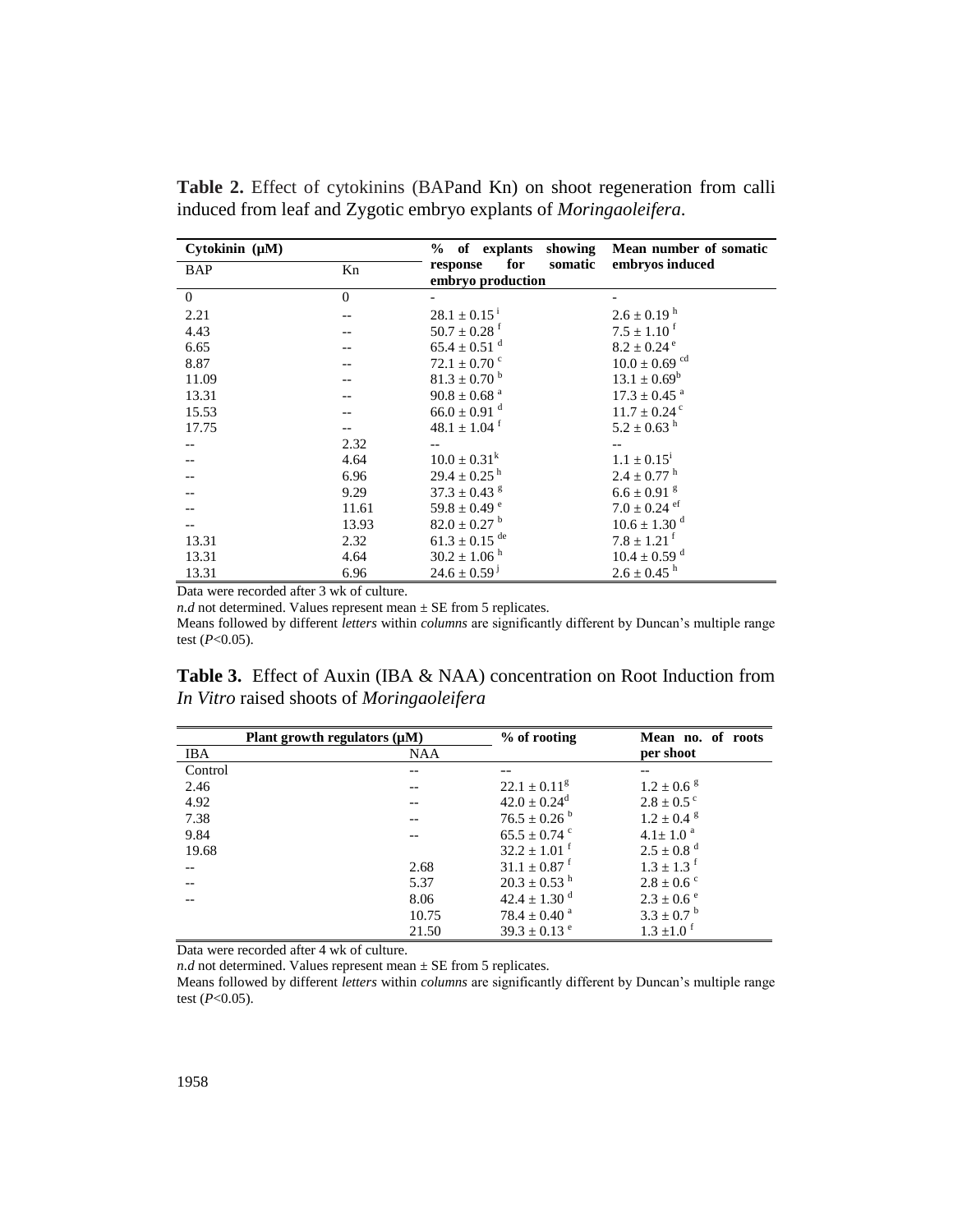Journal of Agricultural Technology2012, Vol. 8(6): 1953-1963





**Fig. 1.** Friable callus was formed on MS medium with  $11.31 \mu M$  2,4 - D after three weeks incubation.

**Fig. 2.** Embryonic explants producing callus on MS medium with 10.75 *µM* NAA.



**Fig. 3.** A) Torpedo, B) Heart and C)Globular D) Cotyledonary staged somatic embryos induced on MS medium containing 13.31 *µM* BAP with 17.3 embryoids per explants after 4 weeks.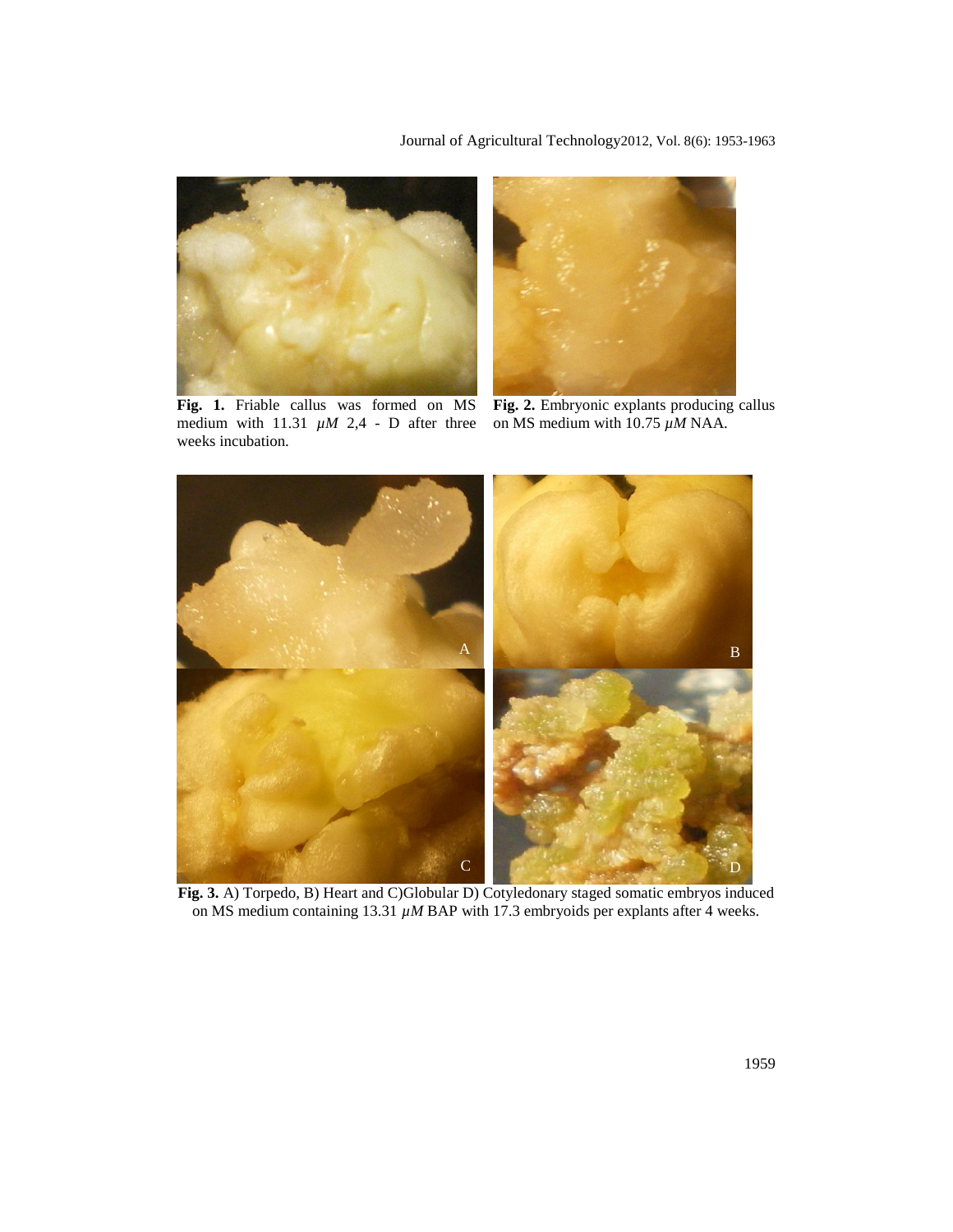



**Fig. 4.** A & B: The Shoot induction of the aroused callus on MS medium with13.31 *µM* BAP

#### **Discussion**

The present investigation was concentrated on regeneration protocol from the leaf and zygotic embryo explants of *Moringa oleifera* through somatic embryogenesis from induced callus. Callus formation was demonstrated on explants taken from naturally grown plants. The conditions and medium provided were optimized for encouraging callus proliferation. Friable organogenic callus developed directly from embryo explants were periodically sub-cultured on MS medium supplemented with 11.31 *µM* 2, 4-D with 2.21 *µM* BAP. Callus induction through an auxin-cytokinin combination has been reported for several systems including *Diffen bachia*; *Chlorophytum arundinacem* and *Brassica napus* (Latto *et al.,* 2006; Shan *et al.,* 2007 and Burbulis *et al.,* 2008).

The globular, heart shaped embryos developed on the surface of the induced calli on MS medium supplemented with 13.31 *µM* BAP. A highest response was reported on MS media containing IBA and BAP for hypocotyl explants of *Jatropha integerrima* (Sujatha *et al.,* 2008). The somatic embryos induced from embryo explants of *Moriinga oleifera* were successfully regenerated, but in some plants somatic embryos do not germinate into complete plantlets (Mohanraj *et al.,* 2009).

The globular structures induced from callus was passed through heart, torpedo and cotyledonary developmental stages with an efficacy of 25%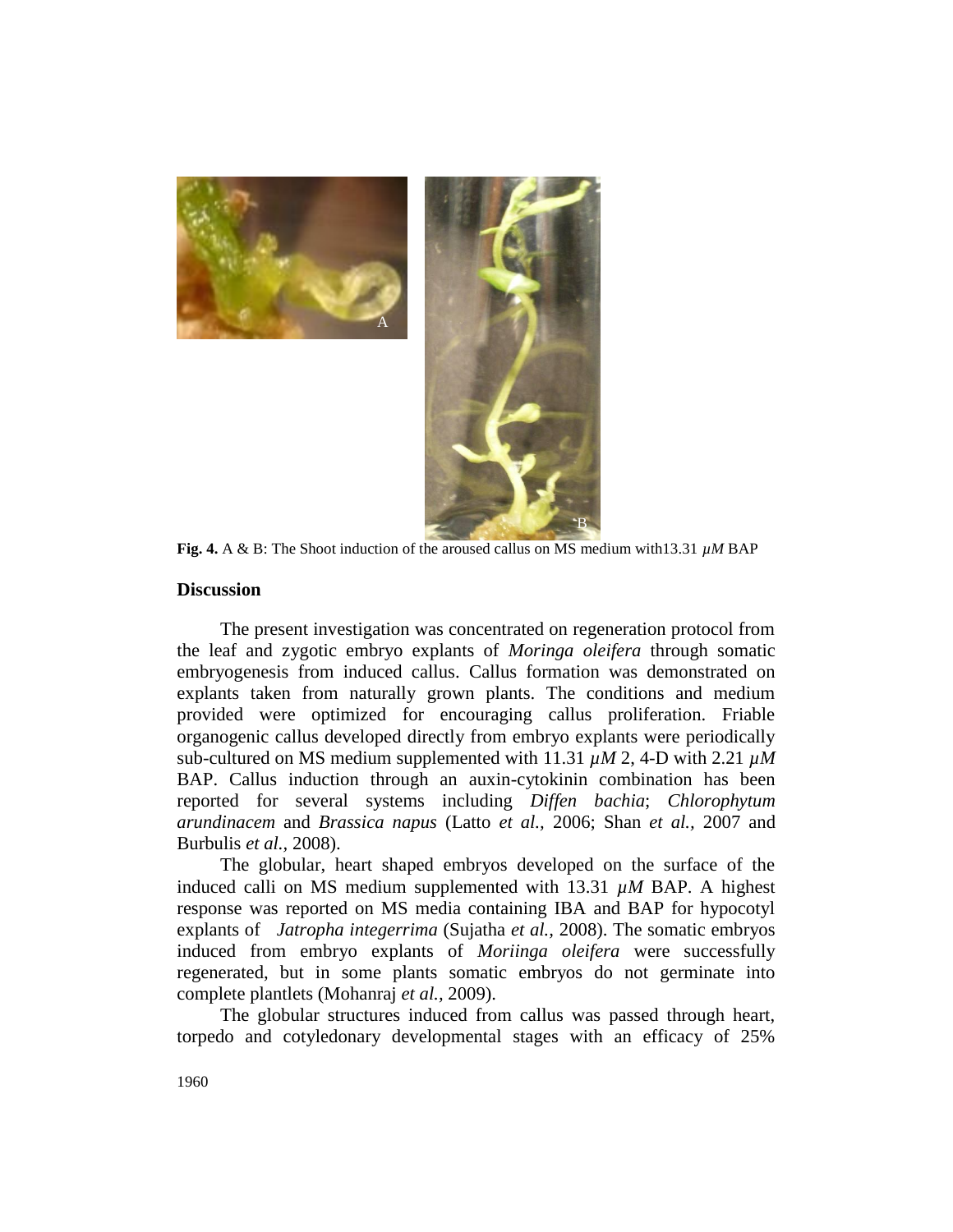globular structures converted into cotyledonary embryos, similar results were reported for *Pennisetum americanum* with 1 mg/l 2,4 – D at early stages of embryo development (Devendra *et al.,* 2011), but there is no response obtained with 2,4 – D in combination with TDZ for somatic embryogenesis of *Paspalum scrobiculatum* (Vikrant*,* 2002).

The successfully induced somatic embryos separated during late maturation stage and sub-cultured for further maturation to plantlets. The plant regeneration through callus derived somatic embryogenesis was reported for *Elaeagnus angustifolia* (Hassan *et al.,* 2008; Zeng *et al.,* 2009 and Hassan *et al.,* 2010). In *Eclipta alba,* rooting of shoots were well on MS media up on supplementation of IBA (16.12 µM) was found to be effective (Faisal *et al.*, 2005).

The *in vitro* regenerated plantlets were then transplanted in the pots containing 1:1:1 ratio of garden soil: sand: vermicompost. Each pot covered with polythene bags with small holes to maintain high humidity and kept them in the culture room to get acclimatized. The plantlets were initially irrigated with MS medium on alternate days. The plantlets with well elongated roots and shoots were transferred to green house for hardening.

### **Conclusion**

The present investigation was concentrated for the conservation and multiplication for the plant regeneration through somatic embryogenesis for *Moringa oleifera*. Micropropagation of this plant was beneficial for the preparation of medicine against radiation by the industry. The protocol was standardized for clonal propagation of selected medicinal plant. It is possible to achieve a tenfold increase in the products per unit area of cultivation. Clonally propagated plants would also have identical phytochemical profiles by reducing the somaclonal variations. Likewise it could be possible to propagate important medicinal plants for cultivation and sustainable use and consequently to conserve them from their extinction.

## **References**

- Bennett, R.N., Mellon, F.A., Foidl, N., Pratt, J.H., DuPont, M.S., Perkins, L. and Kroon, P.A. (2003).Profiling glucosinolates and phenolics in vegetative and reproductive tissues of the multi-purpose trees *Moringa oleifera* L. (Horseradish tree) and *Moringastenopetala*L. Journal of Agricultural and Food Chemistry 51: 3546-3553.
- Burbulis, N., Kupriene, R. and Blinstrubiene, A. (2008). Callus induction and plant regeneration from somatic tissue in spring rapeseed (*Brassica napus*L.). Biologia Plantarum 54:258-263.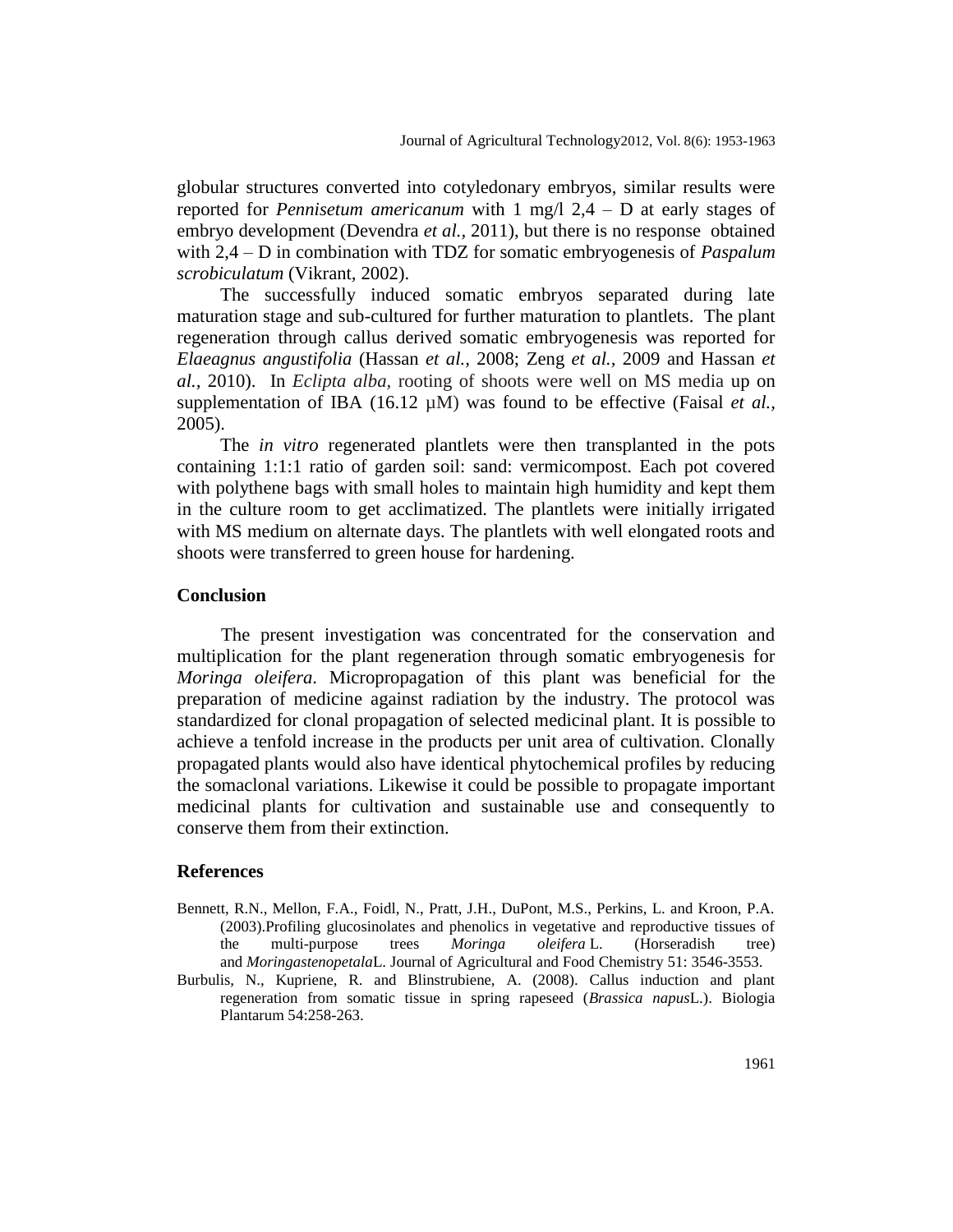- Devendra, B.N., Srinivas, N., Prasad, V.S.S.L.T. and Swarnalatha, P. (2011). Antimicrobial activity of *Moringa oleifera* lam*.,* leaf extract, against selected bacterial and fungal strains. International Journal of Pharma and Bio Sciences 2(3):13-18.
- Devendra, B.N., Srinivas, N. and Naik, G.R. (2011).Direct somatic embryogenesis and synthetic seed production from*Tylophora indica* (Burm.f.) Merrill, an endangered, medicinally important plant. International Journal of Botany 7(3):219-222.
- Faisal, M., Singh, S. and Anis, M. (2005). *In vitro* regeneration and plant establishment of *Tylophora indica* (Burm. F.) Merril: Petiol callus culture. In Vitro Cell Dev Biol Plant 41:511-515.
- Fuglie, L.J. (1999). The Miracle Tree: *Moringa oleifera*: Natural Nutrition for the Tropics. Church World Service, Dakar, pp. 68.
- Fuglie, L.J. (2000). The Miracle Tree: *Moringa oleifera*: Natural Nutrition for the Tropics. *Church World Service*, Dakar; revised in 2001 and published as The Miracle Tree: The Multiple Attributes of Moringa, pp. 172.
- Gambino, G., Bondaz, J. and Gribaudo, I. (2006). Detection and elimination of viruses in callus, somatic embryos and regenerated plantlets of grapevine. Eur J Plant Pathol 114: 397-404.
- Hassan, S.A.K.M., Farhana, A., Laila, S.B., John, L.M., Miskat, A.A.J. and Rahima, K. (2008).Micropropagation of *Eclipta alba* (Linn.) Hassk- a Valuable Medicinal Herb.Bangladesh J Sci Ind Res. 43:215-222.
- Hassan, S.A.K.M., Rebeka, S., Miskat, A.A.J. and Rahima, K. (2010). *In Vitro* Mass Propagation of *Mimosa pudica* L., Using Shoot Tip and Nodal Explants. Bangladesh J Sci Ind Res 45:95-100.
- Latto, S.K., Bamotra, S., Sapuradhar, R., Khan, S. and Dhar, A.K. (2006). Rapid plant regeneration and analysis of genetic fidelity of in vitro derived plants of *Chlorophytum arundinaceum* Baker–an endangered medicnal herb. Plant Cell Rep. 25:499-506.
- Litz, R.E., (1988). Somatic embryogenesis from cultured leaf explants of the tropical tree *Euphoria longan* Stend. J Plant Physiol 132:190–193.
- Makkar, H.P.S. and Becker, K. (1997). Nutrients and antiquality factors in different morphological parts of the *Moringa oleifera* tree. Journal of Agricultural Science 128(3): 311-322.
- Mohanraj, R., Ananthan, R. and Bai, V.N. (2009). Production of synthetic seeds in *Coelogynus breviscapa* Lindl. Asian J Biotech 1(3):124-128.
- Murashige, T. and Skoog, F. (1962). A revised medium for rapid growth and bioassays with tobacco tissue cultures. Plant Physiol 15:473-493.
- Nepolean, P., Anitha, J. and. Emilin, R.R. (2009). Isolation, analysis and identification of phytochemicals of antimicrobial activity of *Moringa oleifera* Lam. Current Biotica (3)1:33-39.
- Shan, X., Chen, J. and Kane, M.E. (2007). Indirect shoot organogenesis from leaves of *Diffeen bachia* cv. Camouflage. Plant Cell Tissue Organ Cult 89:83-90.
- Siddhuraju, P. and Becker, K. (2003). Antioxidant properties of various solvent extracts of total phenolic constituents from three different agroclimatic origins of drumstick tree (*Moringa oleifera* Lam.) leaves. Journal of Agricultural and Food Chemistry 51:2144- 2155.
- Steward, F.C., Mapes, M.O. and Hears, K. (1958). Growth and organized development of cultured cells. II. Growth and division of freely suspended cells. Am J Bot. 45:705-708.
- Sujatha, M., Reddy, T.P. and Mahasi, M.J. (2008). Role of biotechnological interventions in the improvement of castor (*Ricinus communis* L.) and *Jatropha curcas* L. Biotech Adv 26:424–435.

1962